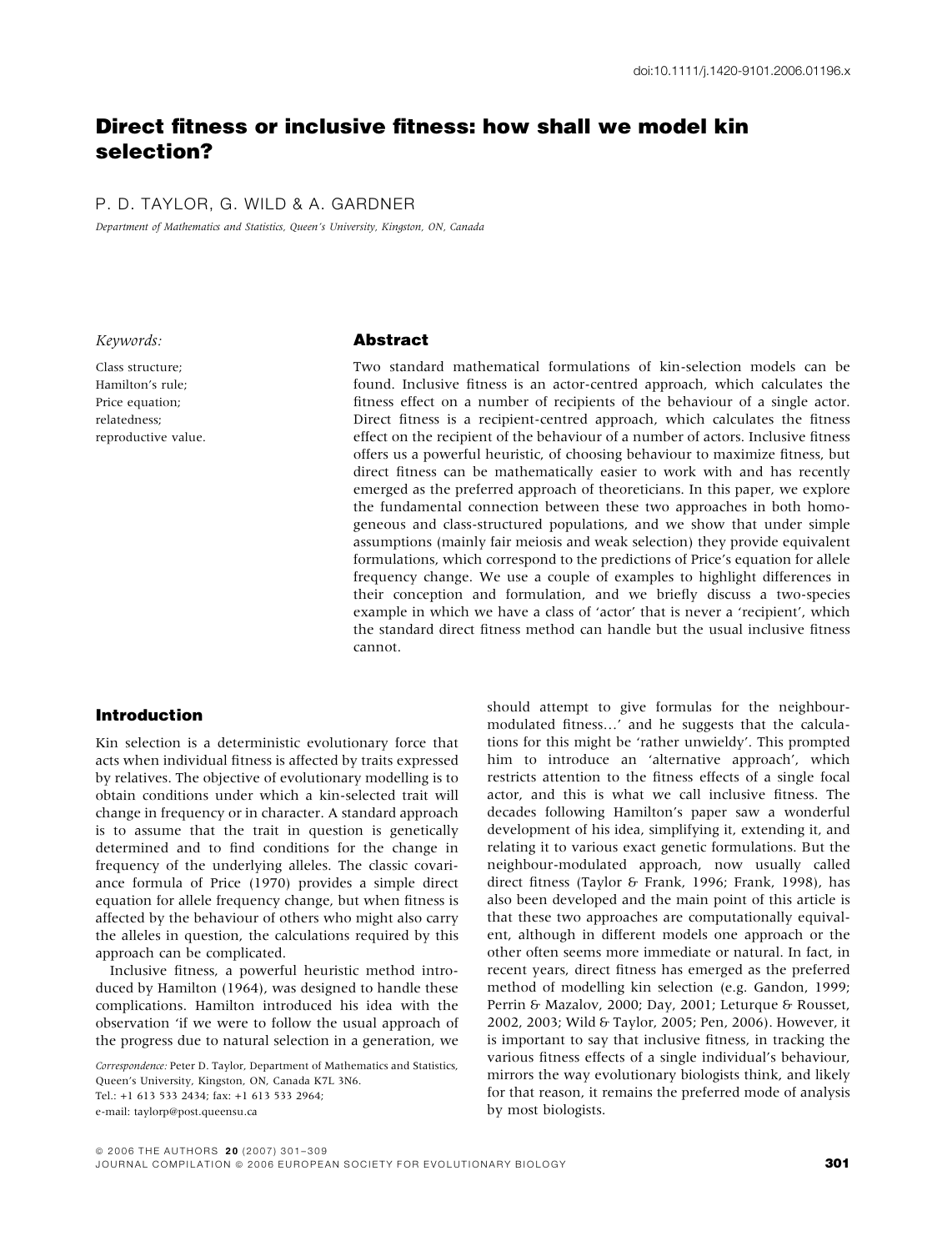Here, we describe and compare these two heuristic approaches with particular attention to their formulation in a class-structured population (Taylor, 1990; Taylor & Frank, 1996; Rousset, 2004). Under a wide range of assumptions the two approaches come up with the same conditions for the evolutionary increase or decrease in allele frequency, but there are conceptual and technical differences in their formulation and our purpose here is to make these clear. Basically, we will argue that each approach arises from the other by a simple re-indexing process. Suggestions have been made that direct and inclusive fitness are essentially different (Frank, 1997, 1998), but it seems to us that this arises from (interesting) attempts to extend the methods beyond their normal range of applicability, e.g. to fitness interactions between species. We will present an example to try to clarify this situation.

In our experience, the difficulties that often arise in the formulation of inclusive and direct fitness arguments, and in their comparison, have to do with the wide range of notations and assumptions found in the literature, and it seems to us that there is a real need for a simple general scheme and a self-contained exposition of it. A key ingredient to a clear understanding and easy implementation of any method is a good notational scheme and the literature has not consistently provided one (not even in our own papers). We have tried to remedy that here and to employ a common scheme to facilitate comparison between the two approaches. We will apply our formulation to three models of altruistic behaviour, a model of altruistic interaction between offspring, a class-structured model in which offspring provide a benefit to parents, and a host–parasite model with interaction between species.

We consider a population of individuals. This might be homogeneous consisting of individuals all of the same type or heterogeneous with individuals of different classes (male, female, or adult, juvenile or large, small, etc.) or even different species. Our objective will be to track the changing frequency of an allele found in a number of members of the population. This allele will affect the behaviour of a number of individuals who carry it and this in turn will affect the fitness of this individual and of other interactants and this will cause a change in the frequency of the allele. This is a complex situation – many individuals in different situations affecting the fitness of different configurations of other individuals. We will handle this by classifying the interactions and then adding the effects of the different types of interactions that affect a random individual. This is essentially a differential approximation, justified by an assumption of small effects (Grafen, 1985a).

We use the term 'interaction' to refer to a basic 'cause and effect' unit. Each interaction will involve a single actor and a single recipient and it is crucial to be aware of the distinction between these. An actor is characterized by its phenotype; a recipient is characterized by its

| <b>Table 1</b> A summary of the main notation used in the text. |  |
|-----------------------------------------------------------------|--|
|-----------------------------------------------------------------|--|

| Symbol           | Explanation                                                                                                                                                                                                                                                                              |
|------------------|------------------------------------------------------------------------------------------------------------------------------------------------------------------------------------------------------------------------------------------------------------------------------------------|
| $C_i$            | $u_i v_i$ , the reproductive value of class j                                                                                                                                                                                                                                            |
| $dw_k$           | Effect of deviant behaviour on the fitness of kth recipient                                                                                                                                                                                                                              |
| $dw_{ik}$        | Effect of deviant behaviour on the fitness of the kth recipient<br>belonging to class j                                                                                                                                                                                                  |
| G                | Genotypic value of the focal individual                                                                                                                                                                                                                                                  |
| G <sub>i</sub>   | Genotypic value of a focal individual belonging to class j                                                                                                                                                                                                                               |
| $G_k$            | Genotypic value of the kth recipient belonging to the social<br>group of the focal individual                                                                                                                                                                                            |
| Ğ                | Population-wide genotypic value, also the frequency of the<br>target allele                                                                                                                                                                                                              |
| Gi               | Average genotypic value among individuals belonging to class j                                                                                                                                                                                                                           |
| n <sub>i</sub>   | The number of class j recipients in the social group of the<br>focal actor (inclusive fitness) or equivalently the number of<br>class j actors in the social group of the focal recipient<br>(direct fitness)                                                                            |
| P                | Phenotypic value of the focal individual                                                                                                                                                                                                                                                 |
| $P_k$            | Phenotypic value of the kth actor belonging to the social                                                                                                                                                                                                                                |
|                  | group of the focal individual                                                                                                                                                                                                                                                            |
| Ê                | Normal phenotypic value                                                                                                                                                                                                                                                                  |
| $R_k$            | $cov(G, P_k)/cov(G, P)$ , the relatedness of the kth actor to the                                                                                                                                                                                                                        |
|                  | focal recipient in his social group (direct fitness arguments),<br>or cov( $G_k$ , $P$ )/cov( $G$ , $P$ ), the relatedness of the focal actor to<br>the kth recipient in his social group (inclusive fitness<br>arguments). Note that both formulations of relatedness<br>are equivalent |
| $R_{ik}$         | $cov(G_{ik}, P)/cov(G, P)$ , the relatedness of the focal actor to the<br>kth recipient of class j (inclusive fitness arguments).<br>This is equivalent to the coefficient, $R_{ki}$ used in direct<br>fitness arguments                                                                 |
| $R_{kj}$         | $cov(G_i, P_k)/cov(G, P)$ , the relatedness of the kth actor to the                                                                                                                                                                                                                      |
|                  | class j focal recipient (direct fitness arguments).                                                                                                                                                                                                                                      |
|                  | This is equivalent to the coefficient, $R_{ik}$ used in inclusive                                                                                                                                                                                                                        |
|                  | fitness arguments.                                                                                                                                                                                                                                                                       |
| $U_j$            | The steady-state frequency of class j                                                                                                                                                                                                                                                    |
| $V_j$            | The reproductive value of an individual belonging to class j                                                                                                                                                                                                                             |
| W                | Fitness of the focal individual                                                                                                                                                                                                                                                          |
| W,<br>Ŵ          | Fitness of a focal individual belonging to class i                                                                                                                                                                                                                                       |
| Ŵ                | Population-wide average fitness                                                                                                                                                                                                                                                          |
| Ŵ,               | Normal fitness                                                                                                                                                                                                                                                                           |
| $W_{\rm dir}$    | Fitness of a normal class j individual<br>Direct fitness effect                                                                                                                                                                                                                          |
| $W_{\text{inc}}$ | Inclusive fitness effect                                                                                                                                                                                                                                                                 |
| $W_i$            | The <i>i</i> -fitness of a random individual defined as her                                                                                                                                                                                                                              |
|                  | contribution to class i in the next generation                                                                                                                                                                                                                                           |
| $W_{ij}$         | $=$ E[w <sub>i</sub>   individual belongs to class $j$ ], the average <i>i</i> -fitness<br>of a random individual in class j                                                                                                                                                             |
| w                | $=[w_{ij}]$ , a square matrix that maps the frequency distribution of<br>classes from one time step to the next                                                                                                                                                                          |

genotype. Some individuals in the population will be both actors and recipients; as an actor their phenotype is what counts; as a recipient their genotype is what counts. Other individuals might be only recipients and will have only genotypes; still others might be only actors and have only phenotypes. Each type of interaction will have an effect on allele frequency and the overall populationwide change will be obtained by adding up these effects.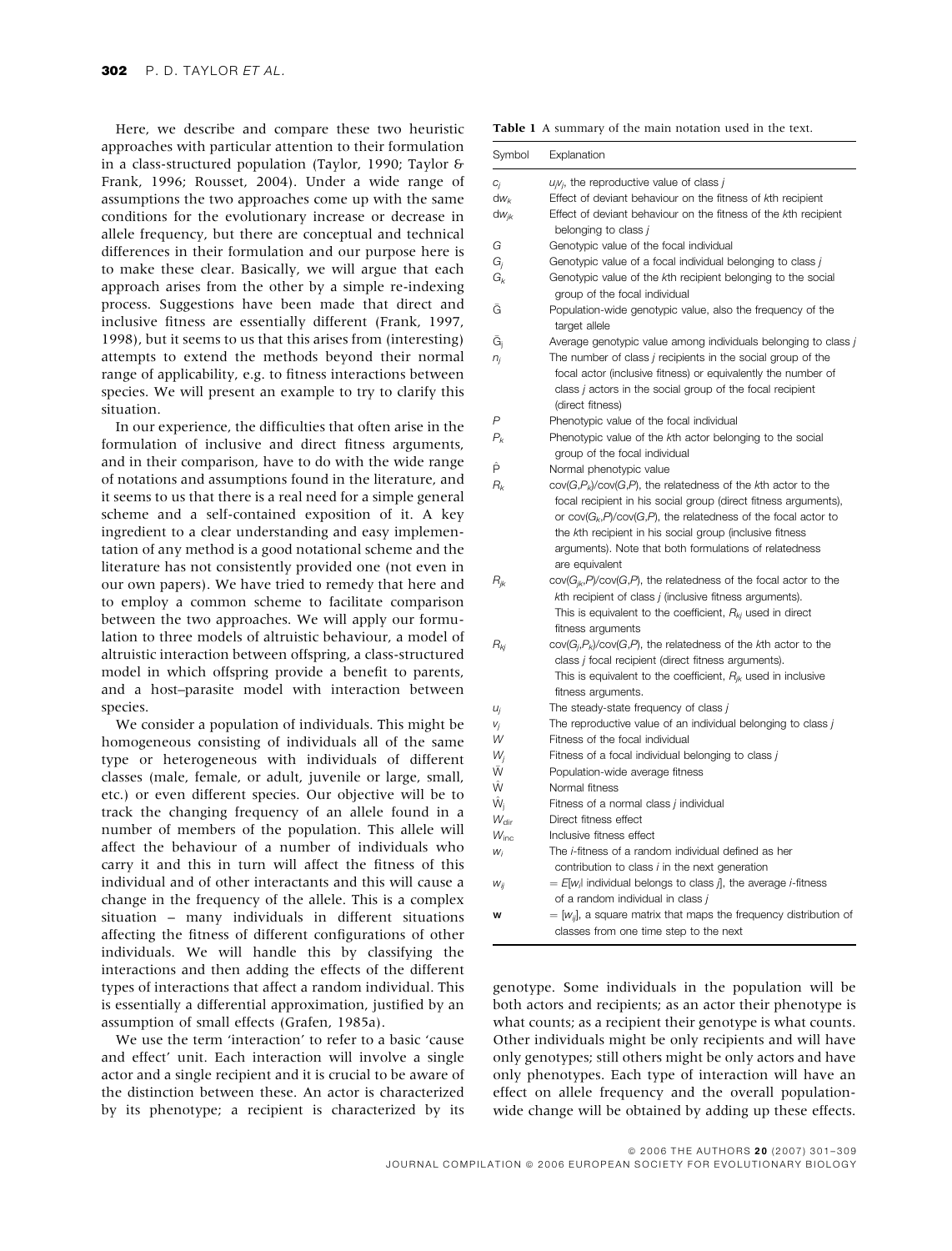An example of an individual which is a recipient but not an actor is found in a class-structured population in which adult females care for juveniles. The adults are both actor (in providing care) and recipient (in paying the cost of care), but the juveniles are only recipients (in receiving the care). An example of an individual which is an actor but not a recipient is found in a two species interaction in which a parasite inhabits a host. If we are interested only in a parasite trait, the parasite is both actor and recipient, but the host who responds to the parasite is only an actor. For this last example, there will usually be alternative or more general modelling approaches which would work better. Our notation is found in Table 1.

## Homogeneous population

In a homogeneous population, interactions are symmetric and each individual is both actor and recipient. The fundamental result describing allele frequency change is Price's (1970) covariance formula. If we let the genotypic value G of an individual be the frequency of the target allele in its genotype and let its fitness be W, then Price's formula tells us that the population-wide allele frequency  $\bar{G}$  will increase exactly when G and W are positively correlated. Precisely:

$$
\Delta \bar{G} = \frac{1}{\bar{W}} \text{cov}(G, W), \tag{1}
$$

where  $\bar{W}$  is population-wide average fitness. Some simplifying assumptions are needed for this, notably that meiosis is 'fair', that on average there is no change in allele frequency in transmission from parent to offspring.

In building a model, we use behaviour to mediate the relationship between genotype and fitness. The genotypic value G of a focal individual will be correlated with the phenotypic values  $P_i$  of a number of actors and the  $P_i$ will in turn affect the fitness W of the focal individual. For example, P might denote the probability of performing an altruistic act. Often we handle the effect on fitness by treating fitness as a function of these phenotypic values:  $W = W(P_0, P_1, P_2, \ldots)$ . To further simplify matters we assume that this function can be treated as linear. Of course, this will seldom be the case but it will be a good approximation in a 'small-effects' argument, in which phenotypic values deviate slightly from normal behaviour  $\hat{P}$ , and we use a first-order differential approximation  $W = \hat{W} + dW$  (Grafen, 1985a). Here the differential fitness (due to the deviant behaviour) is

$$
dW = \sum_{k} \frac{\partial W}{\partial P_k} |_{\hat{P}} (P_k - \hat{P}), \tag{2}
$$

where the derivatives are evaluated in the uniform  $\hat{P}$ population. Then eqn (1) becomes:

$$
\Delta \bar{G} = \frac{1}{\bar{W}} \sum_{k} \frac{\partial W}{\partial P_k} |_{\hat{P}} \text{cov}(G, P_k). \tag{3}
$$

At this point it is worth mentioning Queller's (1992) paper which shows that if fitness  $W$  is regressed directly on genotypic value (of an individual and neighbours), we get a simple general form of inclusive or direct fitness without the many assumptions needed to make phenotypic arguments work. This elegant result is mainly of theoretical interest, as we typically get hold of the partial regressions by using phenotype as an intermediate variable. (Queller's, 1992 discussion of the role of phenotype was to some extent foreshadowed by Cheverud, 1984.)

#### Direct fitness

Equation (3) arises directly from Price's formula and for that reason is called a direct fitness analysis of the fitness interaction (Taylor & Frank, 1996), also referred to as 'neighbour-modulated' fitness (Hamilton, 1964). More precisely, we define the direct fitness increment to be:

$$
W_{\text{dir}} = \sum_{k} \frac{\partial W}{\partial P_k} R_k, \quad \text{where } R_k = \frac{\text{cov}(G, P_k)}{\text{cov}(G, P)} \tag{4}
$$

with everything evaluated at  $P = P_k = \hat{P}$ . Here P is the phenotypic value of the focal individual and  $R_k$  is the relatedness of the kth actor (or the type k actor depending on the setup) to the focal recipient. Provided  $cov(G, P) > 0$  (which can always be arranged),  $W_{\text{dir}}$  will have the same sign as the change  $\Delta \bar{G}$  in average allele frequency.

#### Inclusive fitness

The direct fitness approach fastens attention on a random individual recipient and adds up the effects on its fitness of the behaviour of all actors. An alternative formulation, inclusive fitness, introduced by Hamilton (1964), again takes a random individual but adds up the effects of its behaviour on the fitness of all recipients. This is essentially a re-allocation of the direct fitness effects, each effect being credited to the actor rather than to the recipient. But with this different formulation comes a different conceptualization. Instead of a fitness function  $W(P_1, P_2, P_3, ...)$  which expresses the fitness of an individual in terms of the behaviour of others, the inclusive fitness version starts with a random actor, with phenotypic value P, and tabulates the effects of its behaviour on the fitness of a number of recipients, with genotypic values  $G_k$ . This actually already requires the 'allocation of effects' found in eqn (2) and for this reason, inclusive fitness can be more difficult to formulate; that is, inclusive fitness 'begins' with the differential effects of behaviour on fitness. Let  $dw_k$  be the effect of a deviant act on the fitness of the kth recipient. Then the inclusive fitness effect is:

$$
W_{\text{inc}} = \sum_{k} dw_{k} R_{k}, \quad \text{where } R_{k} = \frac{\text{cov}(G_{k}, P)}{\text{cov}(G, P)}, \quad (5)
$$

where  $R_k$  is the relatedness of the focal actor to the kth recipient (or to the type  $k$  recipient depending on the setup).

ª 2006 THE AUTHORS 2 0 (2007) 301–309

JOURNAL COMPILATION © 2006 EUROPEAN SOCIETY FOR EVOLUTIONARY BIOLOGY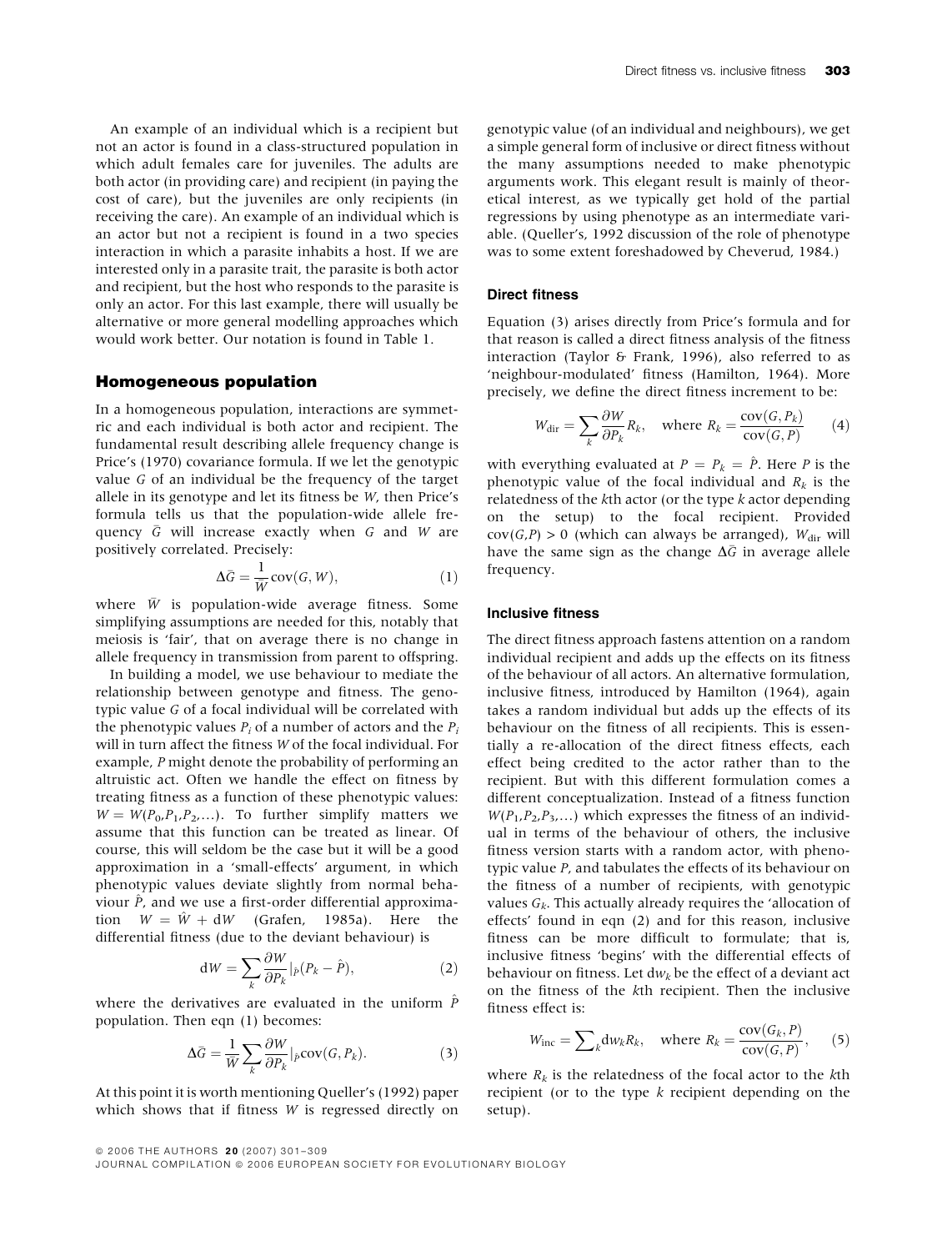Notice that although  $R_k$  appears to be differently defined in eqns (4) and (5) the difference between formulae is purely technical and derives from the reindexing. If we take these effects to be the fitness derivatives from eqn (2):  $dw_k = \partial W/\partial P_k$ , then eqns (4) and (5) are equivalent. However, the formulae are thought of in different ways. The terms of the direct fitness effect (eqn 4) are effects of the behaviour of others on the fitness of the focal individual; the terms of the inclusive fitness effect (5) are the effects of the behaviour of the focal individual on the fitness of others.

#### An example of cooperation between patchmates

As an example we take a patch with  $n$  asexual haploid breeders and consider a cooperative interaction between random offspring. An actor will have three categories of fitness effects: on itself (the cost  $c$ ), on its partner (the benefit b) and on others who experience increased competitive effects due to the extra products of the cooperation. Note that the list of 'recipients' of an item of behaviour must include all those whose fitness is affected by the behaviour, not only the 'direct' effects, in this case the cost and benefit, but also 'indirect' effects of altered competition for limited resources, first identified by Hamilton (1971) and attributed to what he called 'population viscosity' and incorporated into inclusive fitness arguments by Wilson et al. (1992) and Taylor (1992a,b). Continuing with the argument, we take  $dw_0 = -c$  (the cost to the actor),  $dw_1 = b$  (the benefit to the partner) and  $dw_2 = -(b - c)$  (the loss of fitness by competitors). The inclusive fitness effect is then:

$$
W_{\text{inc}} = -cR_0 + bR_1 - (b - c)R_2, \tag{6}
$$

where  $R_0 = 1$  is the relatedness of the actor to itself,  $R_1$  is the relatedness between offspring native to the same patch and  $R_2$  is the relatedness of the actor to the competitively displaced individuals.

To identify these displaced individuals in the last term of eqn (6), we need further details of the population structure. As an example, suppose that the population has Wright's (1943) island structure and the islands are breeding patches. Suppose that after the fitness interaction there is random dispersal of offspring at rate  $d$  to an infinitely distant patch, followed of course by the arrival of an equal number of immigrants. Finally, we have competition for the  $n$  breeding spots. In that case, of the  $b - c$  additional individuals created, a proportion d will disperse and will compete with those who are unrelated to the actor. The remaining  $1 - d$  will stay on the patch and will compete with the post-dispersal inhabitants. Now a proportion  $d$  of these will be immigrants and will also be unrelated to the actor, and the remaining  $1 - d$ will be native to the patch. That is two factors of  $1 - d$  and the relatedness of the actor to the competitively displaced offspring will be  $R_2 = (1 - d)^2 R_1$ , where  $R_1$  as above, is relatedness between offspring native to the same patch. These verbal arguments can in fact be tricky and the direct fitness calculation will give us a chance to check our reasoning. This analysis allows us to write the inclusive fitness effect as:

$$
W_{\text{inc}} = -cR_0 + bR_1 - (b - c)[(1 - d)^2 R_1]. \tag{7}
$$

Notice that our original description of the model used an inclusive fitness format – specifying the effects of the behaviour. This is typically the most natural way to present a model, and it also guides our intuition and our reasoning. This accounts in large part for the popularity of the inclusive fitness paradigm.

The direct fitness approach requires us to write the fitness of an actor as a function of the behaviour of all potential interactants. Suppose that phenotypic value P is the probability of cooperating, and let  $P_0$  and  $P_1$  be the phenotypic values of the actor and of a random offspring native to the same patch. Then if there are N individuals on a patch, the number after dispersal will be

$$
[N + NP1(b - c)](1 - d) + Nd = N[1 + P1(b - c)(1 - d)].
$$

If neutral fitness is normalized at  $\hat{W} = 1$ , then normalized fitness of an actor can be written as:

$$
W(P_0, P_1) = d(1 - cP_0 + BP_1) + (1 - d)\frac{1 - cP_0 + bP_1}{1 + P_1(b - c)(1 - d)}
$$
  
= 1 - cP\_0 + bP\_1 - (b - c)(1 - d)<sup>2</sup>P\_1 (8)

The first expression partitions the fitness according to whether the actor disperses (probability  $d$ ) or does not disperse (probability  $1 - d$ ), and the second expression provides a first-order approximation which assumes that  $c$  and  $b$  are small. This approximation gives us a linear expression for W, and the direct fitness effect is clearly

$$
W_{\text{dir}} = -cR_0 + bR_1 - (b - c)(1 - d)^2 R_1 \tag{9}
$$

and we see that this is the same as the inclusive fitness effect.

However, note that the terms of eqns (7) and (9), are interpreted in a different way. The terms of the inclusive fitness (eqn 7) are the fitness effects on all individuals (weighted by relatedness) of a single interaction. The terms of the direct fitness (eqn 9) are the fitness effects on a single individual of all interactions (again weighted by relatedness). This leads to a different analysis of the two last terms, the competitive effects. In eqn (7) the dispersal effect  $(1 - d)^2$ , is counted as a component of the relatedness term (although there are other ways to do the analysis) whereas in eqn (9) this is counted as a component of the fitness effect (see also Gardner & West, 2006).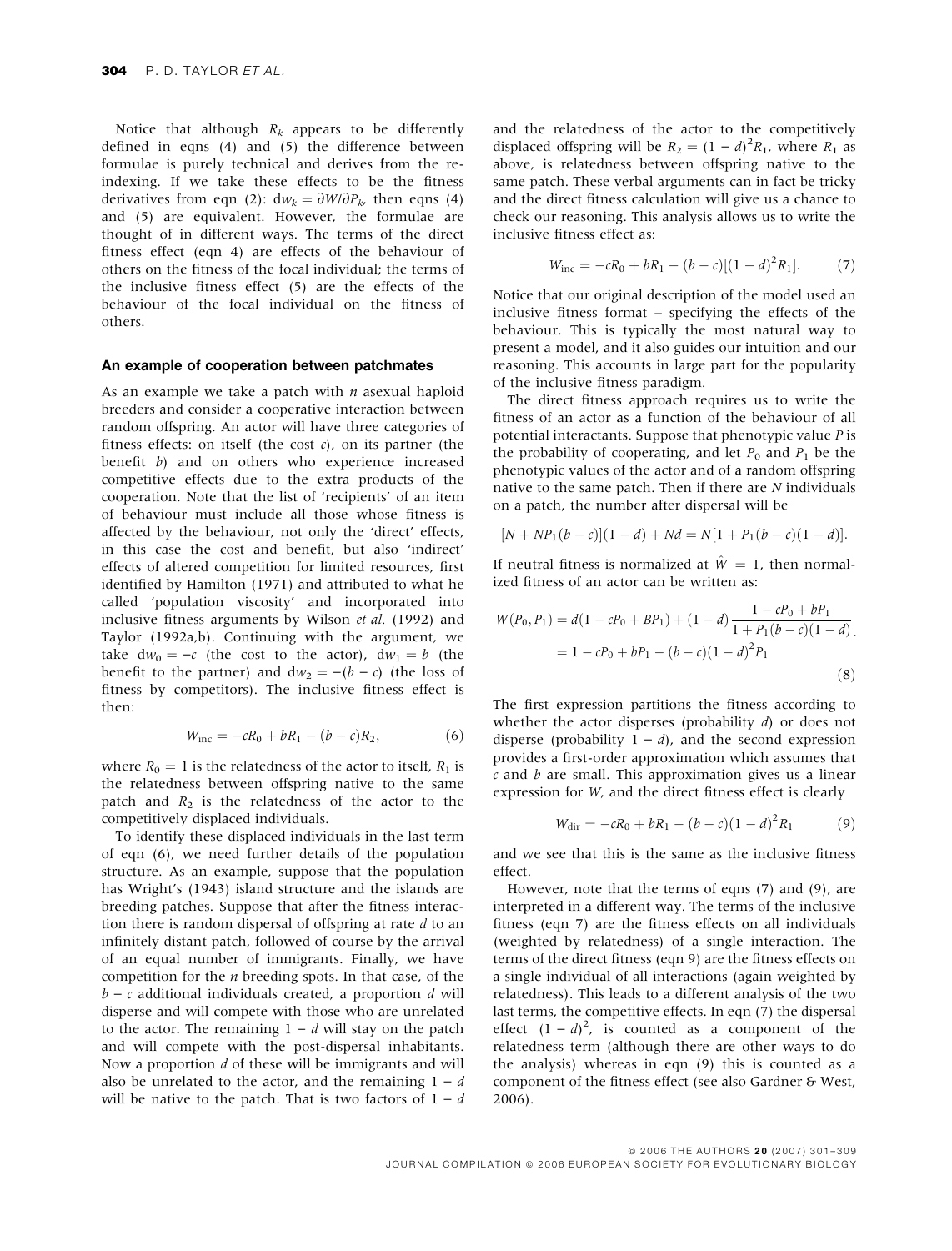## A class-structured population

## Reproductive value

Now we suppose that there is a class structure in the population. Two important examples are found in gender classes and age classes. For an example which combines these, take the four classes to be adult males, adult females, juvenile males and juvenile females. In a neutral population we let  $u_i$  be the frequency of class *j* and  $v_i$  be the reproductive value of a random class *j* individual (Taylor, 1990). We let  $c_i$  be the class *j* reproductive value, and we normalize reproductive values so that

$$
c_j = u_j v_j \quad \text{and} \quad \sum_j c_j = 1. \tag{10}
$$

With this normalization,  $c_i$  can be interpreted as the probability that the ancestor (today) of an allele selected at random in a distant future generation resides in class j. To interpret  $v_i = c_i/u_i$  we begin by choosing a random class j individual today and ask for the probability that the ancestor (today) of an allele selected at random in a distant future generation belongs to that particular individual. Then the  $v_i$  are proportional to these probabilities.

There is the question of how to measure and normalize fitness in such a population. In one time unit an individual might contribute to several classes, for example, through fecundity and survival, or through male and female offspring. We will let  $w_i$  be the '*i*-fitness' of a random individual defined as her contribution to class i in the next generation. Now let  $w_{ij}$  be the average *i*fitness of a class  $j$  individual in the neutral population. Then the matrix  $\mathbf{w} = [w_{ij}]$  is the (neutral) fitness matrix of the population. In an age-structured population, this is just the Leslie matrix. Then the dominant right eigenvector of **w** is the class frequency vector  $[u_i]$  and the dominant left eigenvector is the individual reproductive value vector  $[v_i]$  (Taylor, 1990, 1996). The dominant eigenvalue  $\lambda$  of **w** is the growth rate of the population when it has attained stable proportions  $[u_i]$ , and we assume that the neutral population stays constant in size and take  $\lambda = 1$ . Then the eigenvector equations are:

$$
u_i = \sum_j w_{ij} u_j
$$
  

$$
v_j = \sum_i v_i w_{ij}
$$
 (11)

From eqn (11) it makes sense to define the 'fitness' W of a random individual (in any class) to be the sum of  $i$ -fitness components, each weighed by the individual class reproductive value (Taylor, 1990, eqn 13):

$$
W = \sum v_i w_i. \tag{12}
$$

With this definition, eqn (11) shows that in the neutral population average class *j* fitness is  $v_i$ . We point out that different treatments of direct fitness normalize fitness in different ways, for example average class  $i$  neutral fitness is set equal to  $v_i$  (as here) in Taylor (1990) but set equal to 1 in Taylor & Frank (1996). These different normalizations will lead to different multiplicative constants in the equations and this can cause confusion. We are convinced that the most natural definition of fitness in this general context is eqn (12) and hence average class *j* fitness is normalized at  $v_i$ . However, for completeness we will provide the version of our final direct fitness formula for fitness normalized to 1 (see eqn 18, below).

We suppose that the actors belong to a single class. That seems a reasonable assumption, as actors belonging to different classes are apt to be doing different things or at least to find themselves in different circumstances, and can often be treated separately (Pen & Taylor, 2005; Wild & Taylor, 2005). However, the recipients will generally live in several classes and our formulation will group them by class.

## Price's formula

In a class-structured population, at first it is not clear what allele frequency ought to mean. We can measure the average frequencies  $\bar{G}_j$  within each class, but how are they to be averaged to get an overall measure? We ask in what way do we want a change in the various  $\bar{G}_j$  to count as an increase in 'overall' frequency, and the answer to this is that what we want to measure is the increase in descendent genes in the long-term future of the population and we achieve this with a class reproductive value weighting (Fisher 1930, Price and Smith 1972). More precisely, multiplying the  $\bar{G}_j$  by class frequencies  $u_j$ converts frequency to numbers of genes, and then multiplying by individual reproductive values  $v_i$  converts this to asymptotic numbers. The product of these gives class reproductive values  $c_i$  (eqn 10) and these are the weights we choose. We define

$$
\bar{G} = \sum_{j} c_{j} \bar{G}_{j}.
$$
 (13)

An interesting observation is that in a neutral population,  $\bar{G}$  will not change no matter how the mutant allele is distributed among the classes (Taylor, 1990, eqn 9 cites an observation of Uyenoyama for this).

With this definition of allele frequency, Taylor (1990, eqn 16 with  $r = 1$ ) shows that Price's formula for the change in  $\bar{G}$  over one time unit has the form:

$$
\Delta \bar{G} = \sum_{j} u_j \text{cov}(G_j, W_j), \qquad (14)
$$

where  $G_i$  and  $W_i$  are the genotype and fitness of a random class j individual (fitness normalized so that neutral fitness is  $v_i$ ) and  $u_i$  is the class frequency. If you are wondering what happened to the denominator of average fitness (found in eqn 1) it is essentially found in the  $u_i$ 

ª 2006 THE AUTHORS 2 0 (2007) 301–309

JOURNAL COMPILATION © 2006 EUROPEAN SOCIETY FOR EVOLUTIONARY BIOLOGY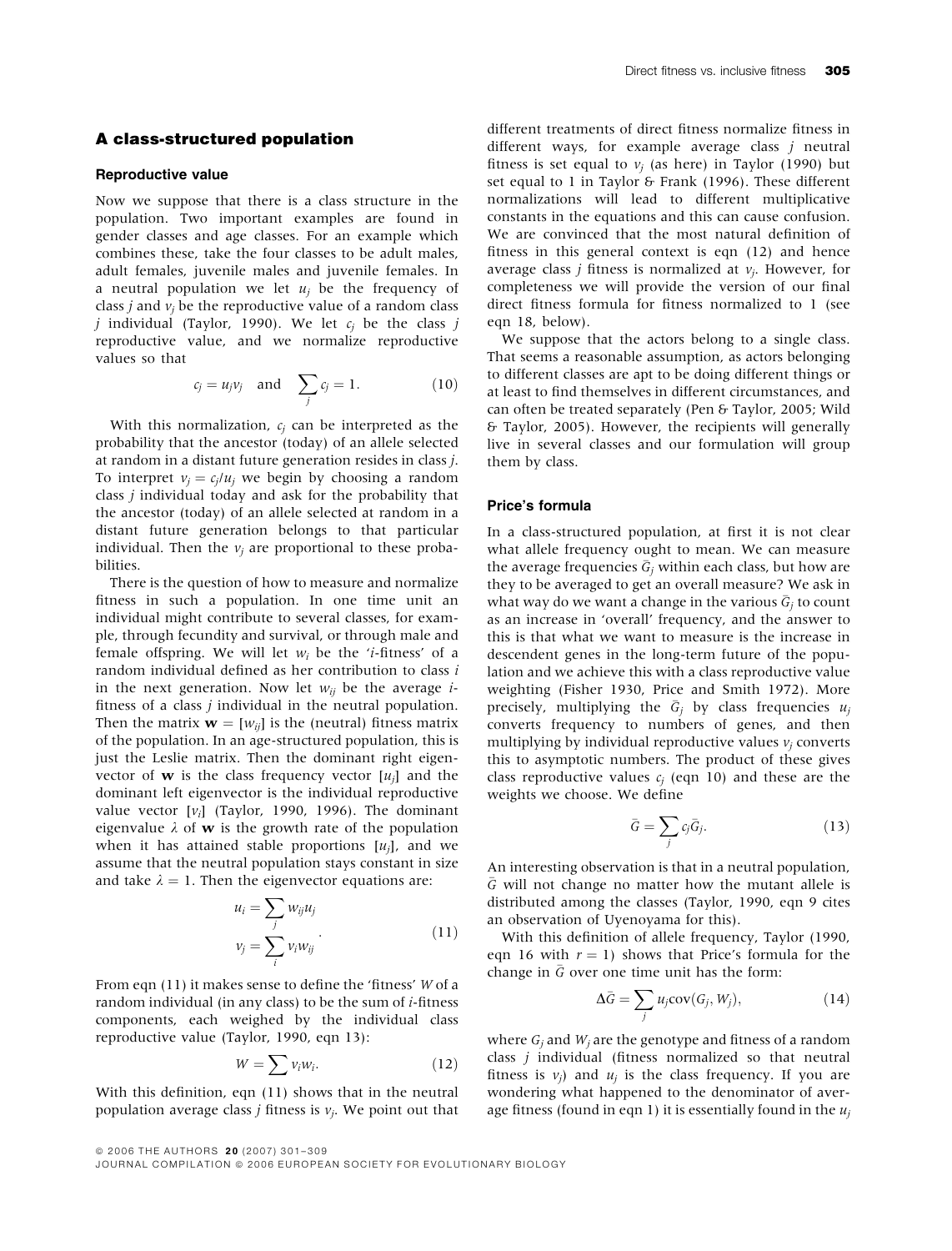multiplier. Use the fact that average class *j* fitness is  $v_i$ together with eqn (10) that  $\sum_{i}u_{i}v_{i} = 1$ .

Now we treat  $W_i$  as a function of the phenotypic values  $P_k$  of a number of actors, and use the first-order Taylor expansion to get  $W_i = \hat{W}_i + dW_i$ , where:

$$
dW_j = \sum_{k} \frac{\partial W_j}{\partial P_k} |_{\hat{P}} (P_k - \hat{P}). \tag{15}
$$

Substitute this into eqn (14):

$$
\Delta \bar{G} = \sum_{j} u_j \sum_{k} \frac{\partial W_j}{\partial P_k} |_{\hat{P}} \text{cov}(G_j, P_k) \quad (W_j \text{ normalized to } v_j).
$$
\n(16)

## Direct fitness

As before, we begin by selecting a random focal recipient. Now in this case recipients can belong to different classes, and it is not so clear what it means to choose one 'at random'. It turns out that the way to do this is to select a random class  $j$  recipient with probability the class frequency  $u_i$  (Taylor & Frank, 1996). Note that this depends on our decision to normalize class *j* fitness to  $v_i$ , but see below for an alternative normalization. The direct fitness increment is then:

$$
W_{\text{dir}} = \sum_{j} u_j \sum_{k} \frac{\partial W_j}{\partial P_k} |_{\hat{P}} R_{kj}, \quad \text{where } R_{kj} = \frac{\text{cov}(G_j, P_k)}{\text{cov}(G, P)},
$$
\n(17)

where  $R_{kj}$  is the relatedness of the kth actor to the focal class  $j$  recipient and where we use  $G$  to denote the actor's genotype. If  $j$  is the actor class and we choose  $k$  so that the kth actor is the class *j* recipient, then  $G = G_i$  and  $P =$  $P_k$  and  $R_{ki} = 1$ . A comparison of eqns (16) and (17) shows that direct fitness has the same sign as the change in average allele frequency  $\bar{G}$ .

It is worth pointing out that in somemodels (e.g. a sex-ratio model in Wild  $\&$  Taylor, 2005) it is more natural to normalize average class fitness to be 1. In this case, we need to include the  $v_i$ along with the  $u_i$  weights, and that gives us  $c_i$ weights (eqn 10). For example, those are the weights found in Taylor & Frank (1996) but notin Taylor (1990).With this weighting, the direct fitness increment eqn (17) becomes

$$
W_{\text{dir}} = \sum_{j} c_j \sum_{k} \frac{\partial W_j}{\partial P_k} |_{\hat{P}} R_{kj} \quad (W_j \text{ normalized to 1}). \quad (18)
$$

#### Inclusive fitness

We choose a random focal actor with phenotypic value  $P$ and let  $dw_{ik}$  be the 'effect' of a deviant act on the fitness of the  $k$ th recipient in class  $j$  which has genotypic value  $G_{ik}$ . Then the inclusive fitness effect is:

$$
W_{\text{inc}} = \sum_{j} \sum_{k} \mathrm{d}w_{jk} R_{jk},\tag{19}
$$

where

$$
R_{jk} = \frac{\text{cov}(G_{jk}, P)}{\text{cov}(G, P)}
$$
(20)

is the relatedness of the actor to the  $k$ th recipient in class  $j$ and where we use  $G$  to denote the actor's genotype (if  $j$  is the actor class it will be one of the  $G_{ik}$  – if the actor is recipient k in class j, then  $G = G_{ik}$  and  $R_{ik} = 1$ ). Again, a re-indexing gives an equivalence between eqns (18) and (19) and thus the direct and inclusive fitness formulations lead to the same result. This is not quite obvious as eqn (18) has the factor  $u_i$  and eqn (19) does not. It has to be noted that if an actor affects the fitness of  $n_i$  recipients in class j, then a random class j recipient will be affected by  $(u_0/u_i)n_i$  actors, where  $u_0$  is the frequency of the actor class.

#### A class-structured example

We illustrate these equations with a model that displays the difficulties that might arise in a class-structured population. Suppose we have an asexual haploid population with two classes, juveniles (class 1) and breeding adults (class 2) with Leslie matrix

$$
\mathbf{w} = \begin{bmatrix} 0 & 10 \\ 1/20 & 1/2 \end{bmatrix} . \tag{21}
$$

The columns give the expected output after 1 year. A juvenile (column 1) has probability 1/20 of becoming a breeding adult next year; otherwise it dies. A breeding adult (column 2) recruits 10 offspring into the juvenile class next year and in addition has probability 1/2 of retaining its breeding status another year. The matrix w has dominant eigenvalue 1 with right eigenvector  $\mathbf{u} = \begin{bmatrix} 10 \\ 1 \end{bmatrix}$  and left eigenvector  $\mathbf{v} = [1, 20]/30$ . Thus, at the annual census, there are 10 juveniles to every adult and an adult has 20 times the reproductive value of a juvenile. The class reproductive values are:

$$
c_1 = u_1 v_1 = 1/3
$$
  
\n
$$
c_2 = u_2 v_2 = 2/3
$$
\n(22)

and these are already normalized to have sum 1. In the neutral population the average class j fitnesses are

$$
\bar{W}_1 = \sum_i v_i w_{i1} = \left(\frac{20}{30}\right) \left(\frac{1}{20}\right) = \frac{1}{30} = v_1,
$$
\n
$$
\bar{W}_2 = \sum_i v_i w_{i2} = \left(\frac{1}{30}\right) (10) + \left(\frac{20}{30}\right) \left(\frac{1}{2}\right) = \frac{2}{3} = v_2
$$
\n(23)

and as expected, these are the individual reproductive values.

Now suppose the mutant allele causes a juvenile to behave cooperatively by giving benefit  $b$  to a neighbouring adult at cost  $c$  (e.g. a helping behaviour). The problem is to find conditions on  $b$  and  $c$  for this behaviour to be adaptive and to increase in frequency. Again we take phenotypic value P to represent the probability of cooperating, with  $\hat{P}$  as the resident value.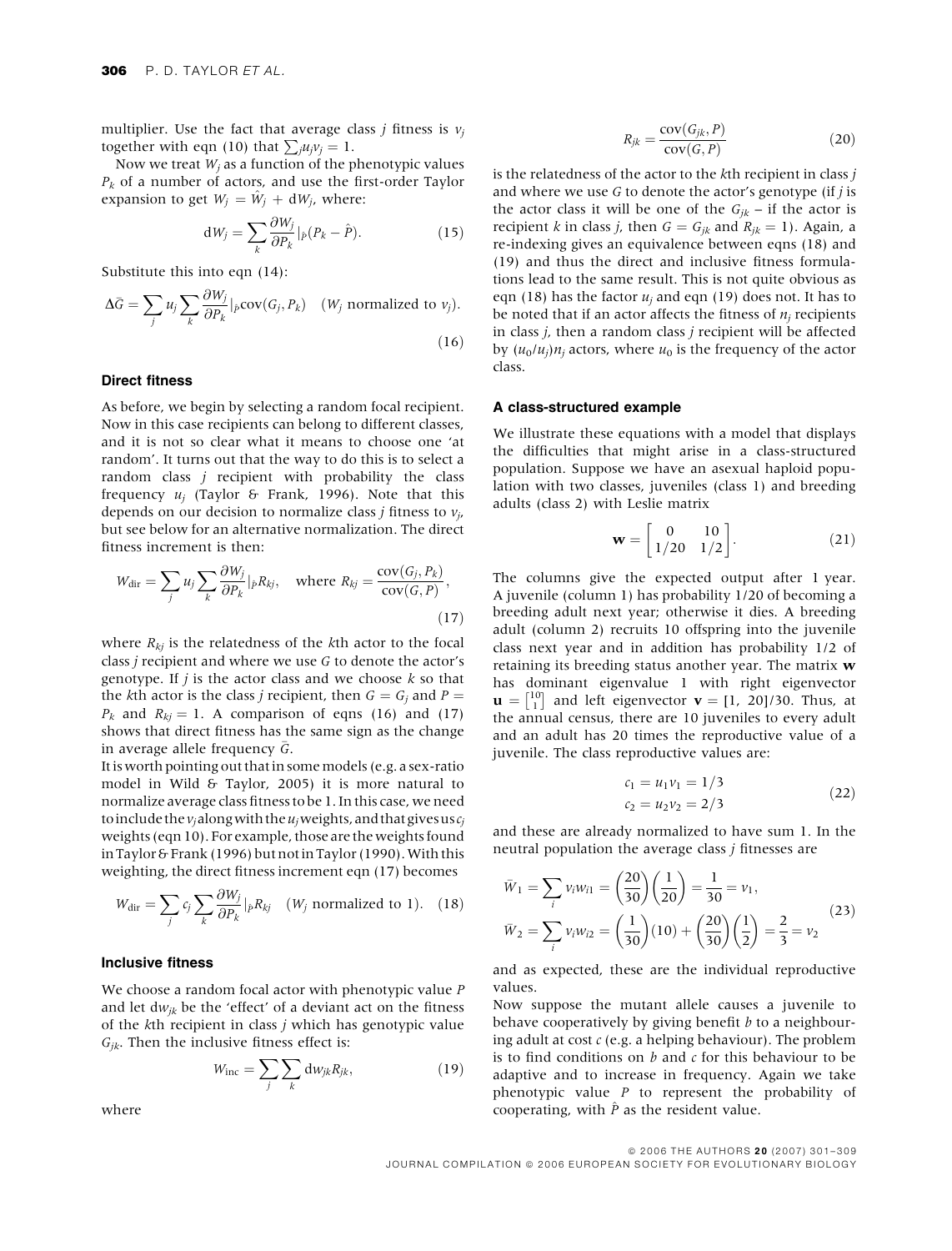The first thing to ask is whether we are to interpret these fitness increments additively or multiplicatively. We are of course free to do either, but given the way we have normalized fitness (as reproductive value) the most natural interpretation is multiplicative. Thus, an adult with resident fitness  $v_2$  who received a benefit of  $b =$ 0.15 would get a 15% increase in fitness, giving her a new fitness of

$$
1.15v_2 = v_2(1+b) = v_2 + v_2b. \tag{24}
$$

Her additive increment is not *b* but  $v_2b$ .

#### Inclusive fitness

Take a random juvenile actor. There are two recipients, one in each class, the actor herself with fitness effect  $dw_1 = -v_1c$  and her adult neighbour with fitness effect  $dw_2 = v_2b$ . Then eqn (19) gives

$$
W_{\rm inc} = -v_1 c R_1 + v_2 b R_2 = -v_1 c + v_2 b R, \qquad (25)
$$

where  $R$  is the relatedness of a juvenile to her adult neighbour. This is Hamilton's rule in this setting.

## Direct fitness

In this case, we choose a random recipient in each class, a juvenile and an adult with fitnesses  $W_1$  and  $W_2$ . The juvenile will be affected only by herself (as actor)

$$
W_1(P_1) = v_1(1 - cP_1) \tag{26}
$$

and the adult will be affected, on average, by 10 juvenile actors:

$$
W_2(P_1, P_2, \ldots, P_{10}) = v_2(1 + b(P_1 + P_2 + \cdots + P_{10})). \tag{27}
$$

Then eqn (17) gives

$$
W_{\text{dir}} = u_1 \frac{\mathrm{d}W_1}{\mathrm{d}P_1} R_1 + u_2 \sum_k \frac{\partial W}{\partial P_k} R_{k2}
$$
  
= 10(-v\_1 c)R\_1 + 1(10v\_2 b)R\_2  
= 10(-v\_1 c + v\_2 b R), (28)

where we have replaced the  $R_{k2}$  by their average value  $R_2$ and then called this R, the relatedness between a juvenile actor and her adult neighbour. This is equivalent to the inclusive fitness eqn (25).

#### Interactions between species

In a homogeneous population all individuals can play the role of both actor and recipient. In a class-structured population there will typically be individuals who are recipients but not actors. In this case, inclusive fitness, which is actor centred, and direct fitness, which is recipient centred, provide equivalent modelling approaches. Are there examples of individuals who are actors but not recipients? If so, a direct fitness approach should work well, but inclusive fitness is problematic. The reason is simple – inclusive fitness works with one focal actor and it requires this actor to behave in a deviant manner. But this deviation needs to come from an altered genotype (as the whole point is to track allele frequency change) and if the actor is not a recipient it would not have a genotype. Direct fitness solves this problem by having at least two types of actor, one of which has a genotype and can also play the role of recipient. This observation seems to have been first made in Queller (1992).

Here, we discuss a simple example of an interaction between species, similar to an example of Frank (1997), which illustrates the issue. Suppose a parasite inhabits a host and the host carries a locus, which determines the level of 'cooperative' behaviour towards the parasite. Cooperation exacts a fitness cost for the host but elicits a response from the parasite (e.g. reduced virulence), which enhances the fitness of the host. There are different ways through which this response might work, perhaps a plastic reaction, perhaps, if the parasite has a relatively short generation time, a genetic change. We are interested in tracking the cooperative behaviour of the host.

Let  $W$  be the host fitness, let  $G$  and  $P$  be the host genotype and phenotype, and let  $P_1$  be the parasite phenotype. Our assumptions above are that  $P_1$  depends on  $P$  (i.e. the response of the parasite to the host) and  $W$ depends on both  $P$  and  $P_1$ .

To formulate a direct fitness model in our notation, Frank (1997) would likely write  $W = W(P,P_1)$  and use a version of eqn (3) or eqn (4):

$$
W_{\text{dir}} = \frac{\partial W}{\partial P} \text{cov}(G, P) + \frac{\partial W}{\partial P_1} \text{cov}(G, P_1). \tag{29}
$$

With a normalization the first of these becomes a relatedness coefficient, but the second does not, and this moves us, quite reasonably, to a slightly extended concept of direct fitness. Perhaps one could try to extend inclusive fitness to handle the situation in which actors belong to different classes, but our guess is that in most cases alternative modelling approaches would be more reasonable. In the example above, our preference would be to treat the effect of the parasite on host fitness as one of two pathways by which the host affects her own fitness through her behaviour. Formally, we might use another notation for the above two-variable host fitness, say  $\tilde{W}(P, P_1)$ , treat  $P_1$  as a function of P, and write host fitness  $W$  as a function only of  $P$ :

$$
W(P) = \tilde{W}(P, P_1(P)).
$$
\n(30)

Then inclusive fitness is found in eqn (1) with only a single summand:

$$
W_{\text{inc}} = \frac{\mathrm{d}W}{\mathrm{d}P}R = \left(\frac{\partial \tilde{W}}{\partial P} + \frac{\partial \tilde{W}}{\partial P_1} \frac{\mathrm{d}P_1}{\mathrm{d}P}\right)R,\tag{31}
$$

where  $R$  is the relatedness of the actor to herself, which is of course 1. This seems the simplest, most direct and most natural way to handle the argument.

ª 2006 THE AUTHORS 2 0 (2007) 301–309

JOURNAL COMPILATION © 2006 EUROPEAN SOCIETY FOR EVOLUTIONARY BIOLOGY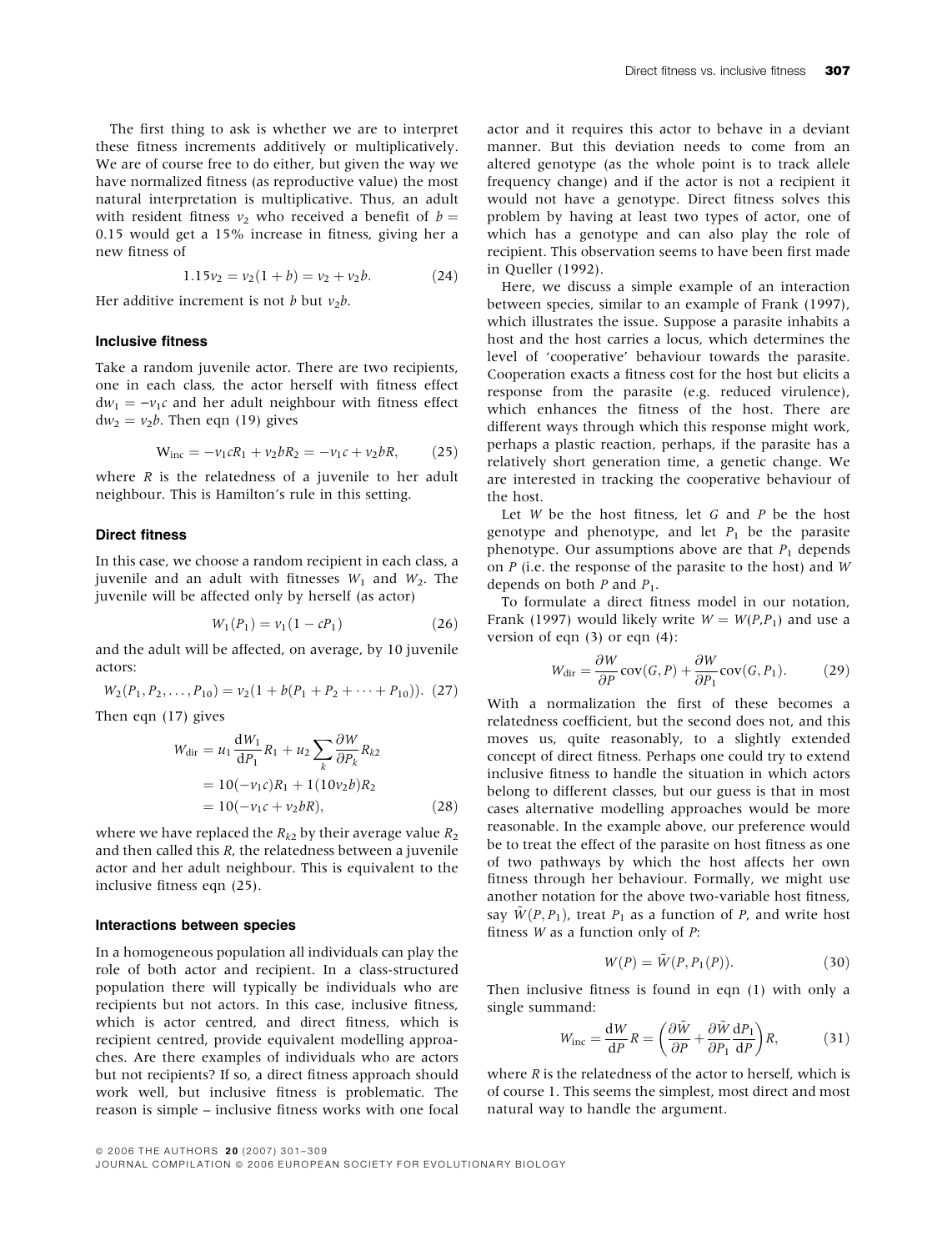# **Conclusions**

We have examined two classic formulations of kinselection, direct and inclusive fitness. Direct fitness is a reformulation of Price's covariance formula, and therefore, under suitable assumptions, principally fair meiosis and small genetic effects, it provides a true measure of allele frequency change. Inclusive fitness is essentially a reorganization of the direct fitness calculation and therefore also measures allele frequency change. In particular, direct and inclusive fitness always give the same answer.

The two formulations use slightly different forms of the relatedness coefficient,  $cov(G, P_k)/cov(G, P)$  in direct fitness (eqn 4) and  $cov(G_k, P)/cov(G, P)$  in inclusive fitness (eqn 6), and in their generalizations in (eqn 17) and (eqn 20). The first was introduced by Orlove & Wood (1978), the second by Michod & Hamilton (1980) and both forms have been compared and their merits discussed by many others, notably Seger (1981), Grafen (1985b) and Queller (1985, 1992). There are two things to mention here. First, these two forms emerge naturally from the two methodologies, direct fitness which is centred on a focal recipient (i.e. eqn 4) and inclusive fitness which is centred on a focal actor (i.e. eqn 6). The many discussions in the literature of the relationship between these two forms often fail to draw attention to this critical connection. Secondly, the two forms are in fact equivalent (Queller, 1992). This is clear if the two approaches are regarded as sums over fitness interactions, in each case the same sum, but organized differently, with exactly the same relatedness weight applied to each fitness effect. To emphasize this we write both expressions as  $cov(G_R, P_A)/cov(G, P)$ . The numerator is the covariance between recipient genotype and actor phenotype, and the denominator is the covariance between genotype and phenotype in the actor class.

We have assumed small selective effects (weak selection) and it is important to note where this is used. In fact, the only place we need this is to obtain the (approximate) linearity of individual fitness as a function of the phenotypes of others (eqn 2), but if fitness happens to be linear in phenotype, we do not require weak selection at this point. If *W* is linear in the  $P_k$ , then all our equations are valid, even if fitness effects are large. The other place where inclusive and direct fitness arguments typically use weak selection is in the calculation of relatedness. The covariances in eqns (4) and (6) are typically calculated by assuming phenotype is linearly related to genotype and then using the notion of identity by descent, and this last argument is valid only when the alleles are neutral. When selection is weak, these 'neutral' covariances provide a good approximation. Work is ongoing on a more complete examination of the effects of strong selection on inclusive and direct fitness.

The popularity of direct fitness in the theoretical literature in recent years reflects the fact that it is often mathematically more natural to formulate. But the inclusive fitness paradigm continues to have a powerful presence, no doubt because it positions the modeller as an agent choosing behaviour to maximize fitness. This 'individual as maximizing agent' analogy (Grafen, 1999) allows us to put ourselves in the position of an individual organism and ask: how can I maximize my inclusive fitness? Not only does this constitute a powerful theoretical construct, but it is also a natural question for us humans to ask, as in our day-to-day lives our behavioural decisions are typically optimal, albeit with regard to complex payoff functions.

## Acknowledgements

PDT is supported by a grant from the Natural Sciences and Engineering Research Council of Canada. The authors thank Amy Hurford for her comments on an early draft, Jeff Fletcher for feedback and a number of specific comments and two referees for extensive and valuable comments.

## References

- Cheverud, J.M. 1984. Evolution by kin selection: a quantitative genetic model illustrated by maternal performance in mice. Evolution 38: 766–777.
- Day, T. 2001. Population structure inhibits evolutionary diversification under resource competition. Genetica 112–113: 71–86.
- Frank, S.A. 1997. Multivariate analysis of correlated selection and kin selection, with an ESS maximization method. J. Theor. Biol. 189: 307–316.
- Frank, S.A. 1998. Foundations of Social Evolution. Princeton University Press, Princeton, NJ.
- Gandon, S. 1999. Kin competition, the cost of inbreeding and the evolution of dispersal. J. Theor. Biol. 200: 345–364.
- Gardner, A. & West, S.A. 2006. Demography, altruism, and the benefits of budding. J. Evol. Biol. (in press).
- Grafen, A. 1985a. Hamilton's rule ok. Nature 318: 310–311.
- Grafen, A. 1985b. A geometric view of relatedness. Oxford Surv. Evol. Biol. 2: 28–89.
- Grafen, A. 1999. Formal Darwinism, the individual-as-maximizing agent analogy and bet-hedging. Proc. R. Soc. Lond. B 266: 799–803.
- Fisher, R. A. 1930. The genetical theory of natural selection. Clarendon Press, Oxford.
- Hamilton, W.D. 1964. The genetical evolution of social behaviour, I and II. J. Theor. Biol. 7: 1–52.
- Hamilton, W.D. 1971. Selection of selfish and altruistic behaviour in some extreme models. In: Man and Beast: Comparative Social Behavior (J. F. Eisenberg & W. S. Dillon, eds), pp. 59–91. Smithsonian Institute Press, Washington, DC.
- Leturque, H. & Rousset, F. 2002. Dispersal, kin competition, and the ideal free distribution in a spatially heterogeneous population. Theor. Popul. Biol. 62: 169–180.
- Leturque, H. & Rousset, F. 2003. Joint evolution of sex ratio and dispersal: conditions for higher dispersal rates from good habitats. Evol. Ecol. 17: 67-84.